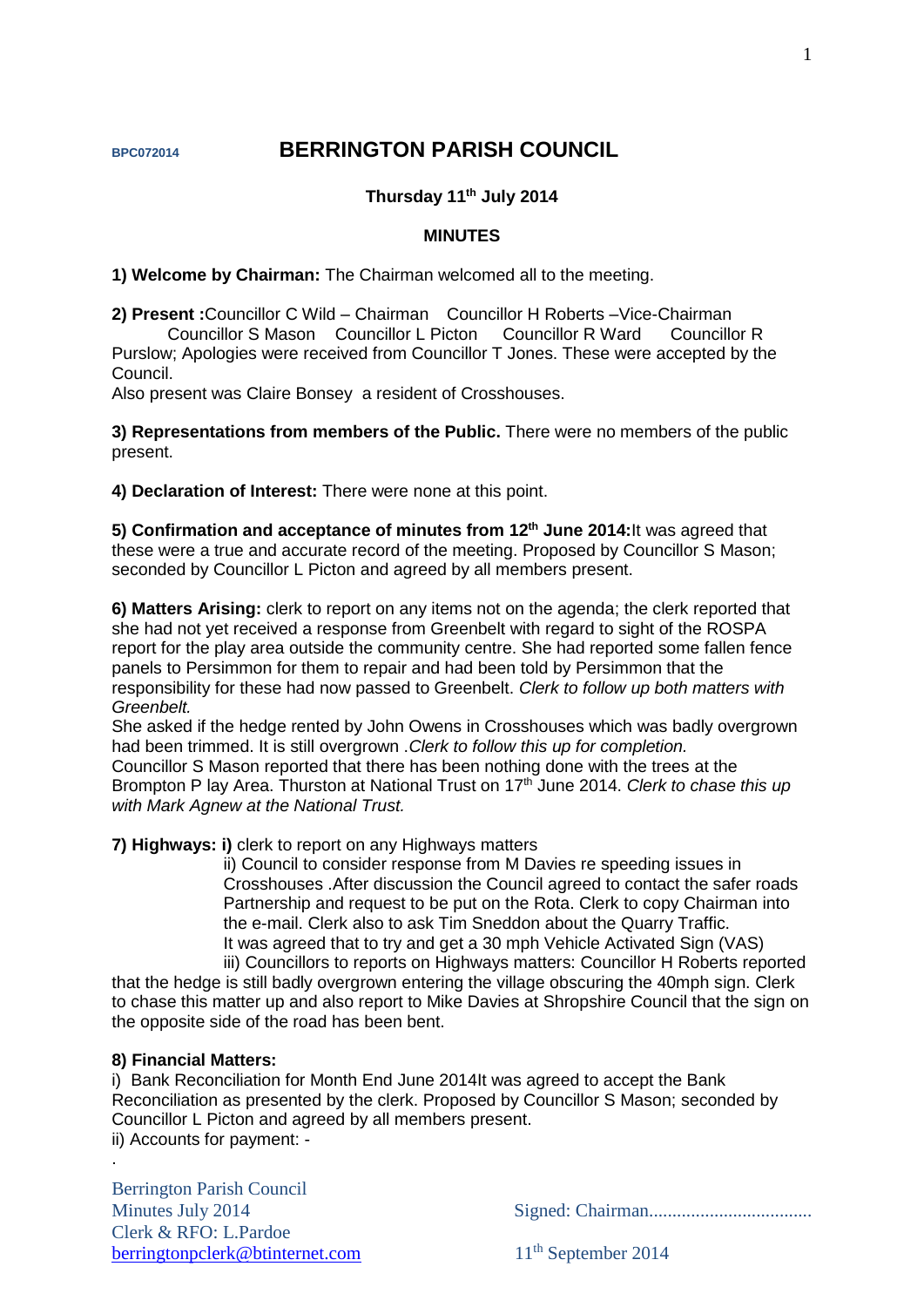| cheque number | Pavee      | <b>Details</b>     | Amount |
|---------------|------------|--------------------|--------|
| 000928        | Playsafety | ROSPA Report       | 78.00  |
| 000929        | L Pardoe   | Sal July Aug & Exp | 849.59 |
|               |            | Total              | 927.59 |

It was agreed to pay the accounts as presented by the clerk; Proposed by Councillor S Mason; seconded by Councillor L Picton and agreed by all members present.

# **9) Planning Matters:-**

**Clerk to report on earlier applications:**

- Reference: 14/02069/FUL; Address: 11, Lower Cross, Cross Houses, Shrewsbury. SY5 6JU Proposal: Erection of single storey extensions with pitched roofs to front, side and rear following partial demolition of existing porch & kitchen. *After discussion it was agreed that the Parish Council would offer no comment to this application. Permission Granted.*
- Reference:14/02406/OUT; Address; Proposed Residential Development South of Holcroft Way, Cross Houses, Shrewsbury, Shropshire. Proposal: Outline application for large scale mixed residential development to include means of access.

. *The Parish Council does not support this application as Berrington is designated as Open Countryside and this is in conflict with that. A public meeting is to be held on Thursday 19th June for residents to meet and express their opinions and concerns. Further details of objections to follow after the Public Meeting.*

# **Application Number 14/024O6/OUT: Outline application for large scale mixed residential development to include means of access.**

Following a Public meeting and further consultations with the residents of Crosshouses the Parish Council has the following objections to add to its earlier comments on this application.

The Parish Council is certain that this application flies in the face of the NPPF as there are no provisions being made for the natural environment within the application. The land is also in continual production with Wheat being the crop this year and Oil seed rape last year. This is good quality agricultural land. The Parish Council feels that the Planners should take heed of the NPPF where is says that Planners should promote land of lesser environmental and economic value and that developments should enhance the Natural environment which this application does not. It also takes no account of the natural habitat and sanctuary that the Old Railway line has become with some rare species taking up residence there. This includes a pair of nesting Buzzards

Crosshouses had an increase of 47% development in the last Local Plan with 188 new properties being built which is huge increase for a small community. The residents of the parish have stated at many public meetings attended by Shropshire Council Officers that they wish to remain as Open Countryside and this application clearly goes against those wishes.

Berrington Parish Council Clerk & RFO: L.Pardoe [berringtonpclerk@btinternet.com](mailto:berringtonpclerk@btinternet.com) 11<sup>th</sup> September 2014

Minutes July 2014 Signed: Chairman...................................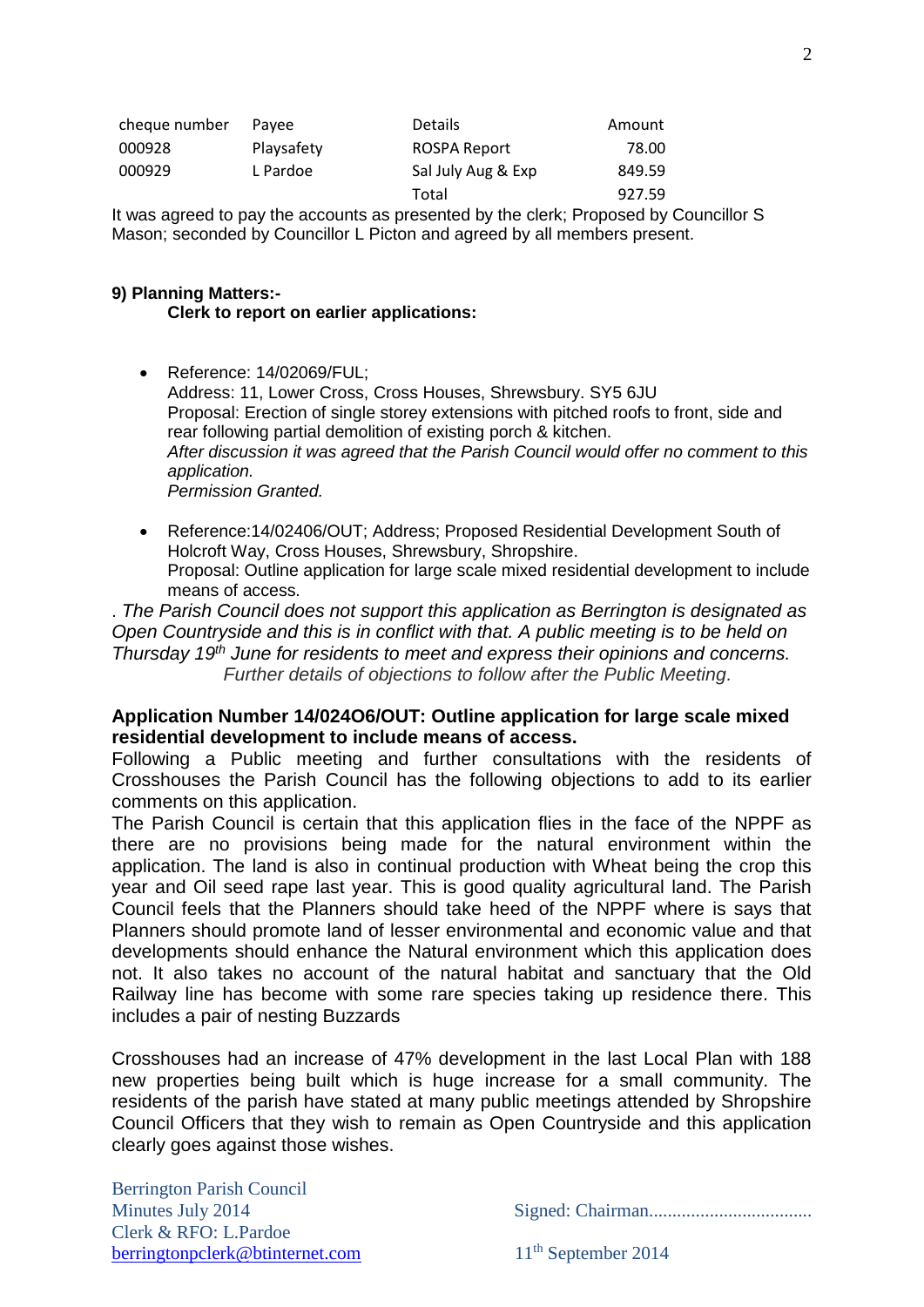The public facilities which serve the community are at capacity with the local school being full and the public transport system which would be needed to transport any new children to schools in Shrewsbury is often full by the time it arrives in Crosshouses and does not even stop to pick up passengers. The 436 service in inadequate with no disabled access, this service is heavily subsidised and has been reduced and is at risk of further cuts in the current economic climate.

The first bus leaves at 8am and the last bus is at 8pm - Monday to Saturday, there are no buses on a Sunday. In the mornings and evenings the service runs hourly, during the middle of the day it is 2 hourly. This makes it very difficult for those who work shifts or work somewhere that is not directly on the bus route and have no transport of their own.

The development has no recreational facilities shown within it and the present play areas within the parish would necessitate the children having to cross the very busy A458.The current pelican crossing would need to be upgraded and there is no offer to do this within the scheme. To make this development sustainable the applicants would need to provide some play facilities.

There is little local employment and most have to travel by car to reach their places of work. The wage levels in the area are low and a high level of homes on Holcroft Way and High Cross Avenue are shared ownership; the proposal is for only two affordable homes which will mean that the homes on this development will not be within the reach of local people. So this development does not fulfil the criteria of sustainability for the local population and their social and economic needs.

The drainage of the development does raise concerns as the existing drainage systems struggle to deal with increases of rainfall after heavy downpours. The current properties do have flooding in the gardens after heavy rain and this is a regular occurrence despite a large stone filled ditch built to help alleviate the problem. This site has been identified as being at risk of groundwater flooding .

The proposed development has large areas of hard surfaces and dealing with the excess rainwater would need to be dealt with in an environmentally friendly manner without compromising the existing system in place for the current residents.

Lastly the entrance off the junction causes grave concerns for residents and members alike. The suitability of the existing junction must be questioned with the potential extra vehicles exiting on to the A458 at peak periods when it will become a bottleneck for residents creating tailbacks and be almost impossible to gain access to the A458 to start their journeys to work. The junction is approximately 20 metres from a mini roundabout and there are no road markings to indicate a right or left hand turn into the development. This has caused a number of accidents over the recent months. As part of the proposed development improvements need to be made to this junction.

Given that the proposal is likely to have 3,4, and 5 bedroom properties there are likely to be in excess of the traffic movements as suggested by the applicants traffic statement. Many of these properties will have more than one vehicle particularly in a rural area with infrequent bus services as we have in Crosshouses.

In conclusion this proposed in development is not sustainable in economic, social or environmental terms. The Parish Council would urge you to refuse this application on the grounds above.

Minutes July 2014 Signed: Chairman...................................